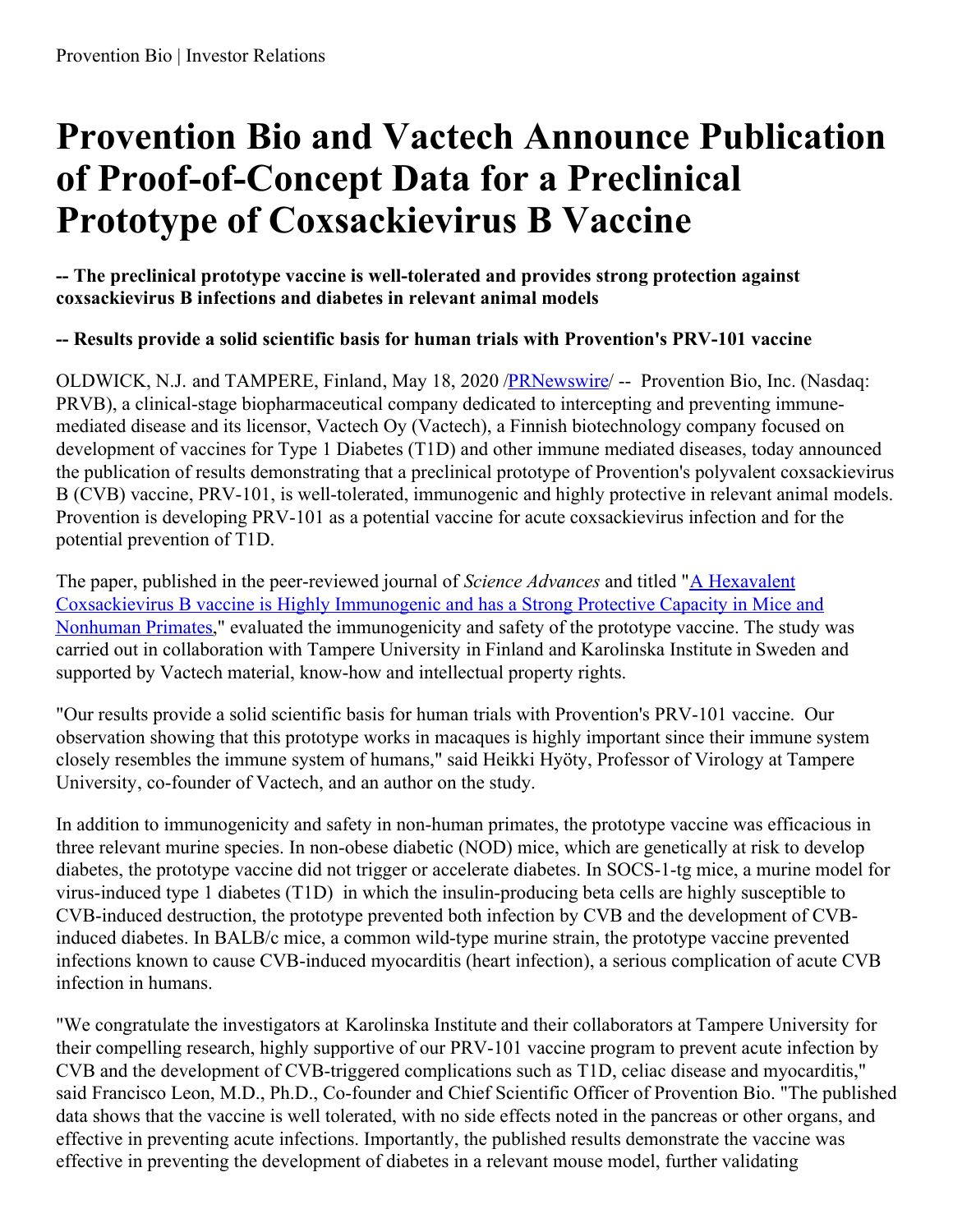Provention's mission to intercept or prevent T1D."

Professor Hyöty added, "In addition to preventing the onset of T1D, Provention's PRV-101 vaccine program has potential for other applications and indications. We are encouraged by our published results demonstrating the prevention of infection by CVB strains known to cause myocarditis in humans, one of the most well-documented CVB-related diseases. Myocarditis can lead to dilated cardiomyopathy, a common cause of sudden cardiac deaths in young adults. CVB infection is the most commonly identified cause of this heart disease in developed countries."

The senior authors of the article, Professor Heikki Hyöty and Professor Malin Flodström-Tullberg (Karolinska Institute, Sweden, are members of Provention's PRV-101 scientific advisory board. Professor Hyöty is also a co-founder of Vactech. Provention has licensed the exclusive worldwide rights to Vactech's enterovirus vaccine platform targeting the prevention of CVB infections leading to the onset of T1D and celiac disease.

### **About Provention Bio, Inc.**

Provention Bio, Inc. (Nasdaq: PRVB) is a clinical-stage biopharmaceutical company leveraging a transformational drug development strategy focused on the prevention or interception of immune-mediated disease. Provention's mission is to source, transform and develop therapeutic candidates targeting the high morbidity, mortality and escalating costs of autoimmune diseases. Provention's diversified portfolio includes PRV-031 (teplizumab), a pre-commercial-stage candidate that has been shown to delay the onset of end-stage type one diabetes (T1D) in at-risk individuals with pre-symptomatic disease. The Company's portfolio includes additional clinical-stage product development candidates that have demonstrated proof-ofmechanism and/or proof-of-concept in other autoimmune diseases, including celiac disease and lupus.

### **About Vactech**

Vactech develops and licenses vaccines and novel technologies for vaccines and diagnostics with a pipeline of early stage product candidates focused on Type 1 Diabetes, Celiac Disease, Asthma & Allergy and diagnostics.

Vactech's flagship project is a patented enterovirus based preventive Type 1 Diabetes (T1D) vaccine, similar to the widely used enterovirus vaccine against polio. The vaccine is a traditional inactivated vaccine and it has been proved to be safe and effective in mice. In addition, Vactech's IMAVAC™ product line uses Virus Like Particle (VLP) technology which is essential for other vaccines, immunomodulators and diagnostic applications.

Vactech is a privately owned company. We have a track record of collaboration with both industrial and academic partners. Vactech has engaged in strategic partnership with Provention Bio Inc. especially in the field of preventive Type 1 Diabetes vaccine and related applications.

#### **Forward Looking Statements:**

Certain statements in this press release are forward-looking within the meaning of the Private Securities Litigation Reform Act of 1995. These statements may be identified by the use of forward-looking words such as "anticipate," "believe," "forecast," "estimate," "expect," and "intend," among others. These forwardlooking statements are based on Provention's current expectations and actual results could differ materially. There are a number of factors that could cause actual events to differ materially from those indicated by such forward-looking statements. These factors include, but are not limited to, the risks listed under "Risk factors" in our annual report on Form 10-K for the year ended December 31, 2019 and any subsequent filings with the Securities and Exchange Commission (SEC). As with any pharmaceutical under development, there are significant risks in the development, regulatory approval and commercialization of new products. Provention does not undertake an obligation to update or revise any forward-looking statement. The information set forth